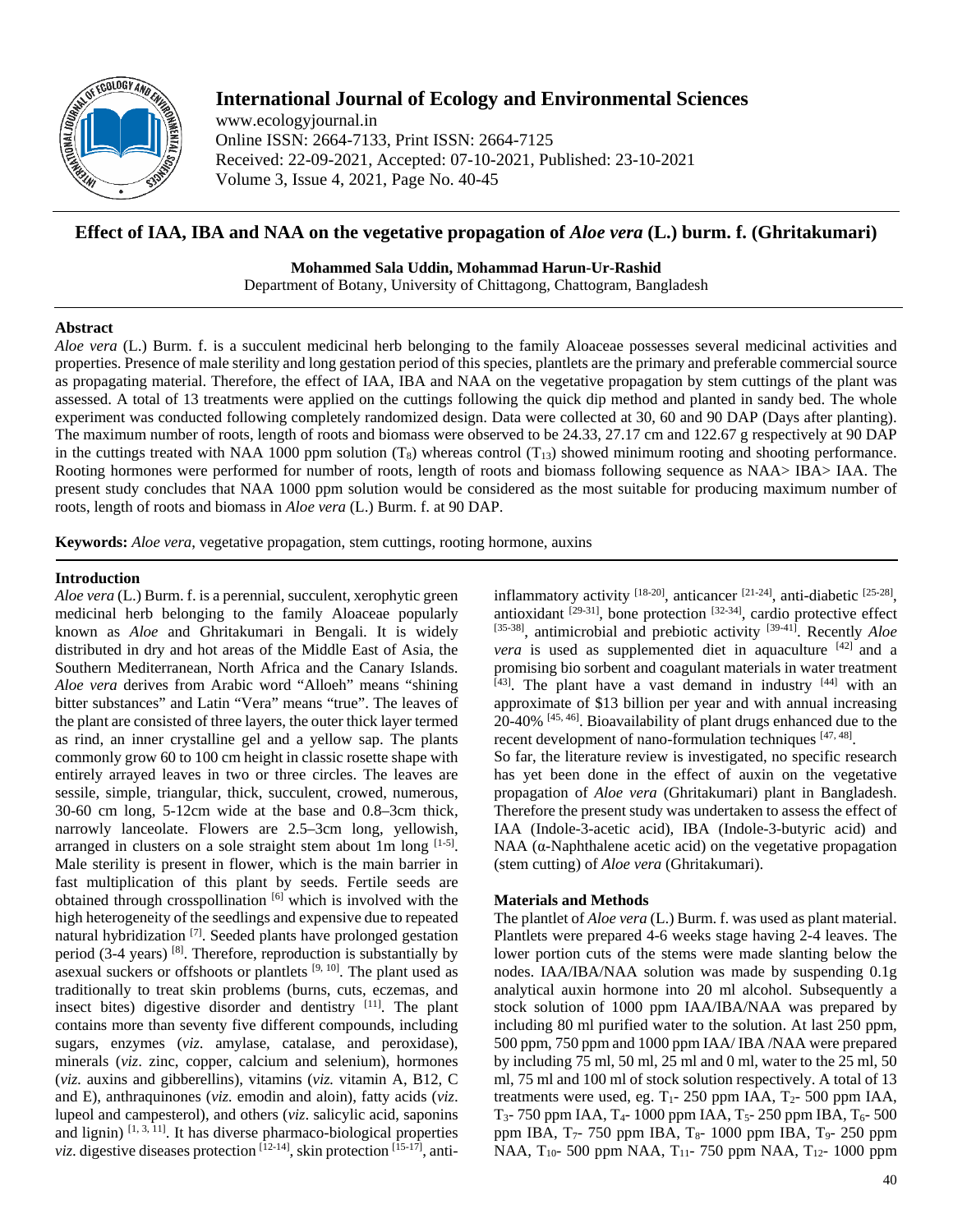NAA and  $T_{13}$ - control or 0 ppm. Cuttings were treated following the quick dip method [49]. Basal ends of the cuttings were dipped in treatment solution for ten seconds and then air-dried and finally treated cuttings were planted in sandy bed. It was done on the 1st week of June, 2019 in rainy season (June-August) which is the proper time of vegetative propagation for maximum plants [50-52]. Watering and mulching were done as when required. Data for number of roots, length of roots and biomass per cutting were collected at 30, 60 and 90 DAP (Days after planting). The whole experiment was done following complete randomized design. Three replications were used for each treatment and statistical analyses were done using MS Excel 2013. DMRT was done by XLSTAT.

#### **Results and Discussion**

The results (Table-1, Fig. 5) reveal that the number of roots varied with the change of different treatments. The value of the number of roots of the treatments (*viz*.  $T_1$ ,  $T_2$ ,  $T_3$ ,  $T_4$ ,  $T_5$ ,  $T_6$ ,  $T_7$ ,  $T_8$ ,  $T_9$ ,  $T_{10}$ ,  $T_{11}$ ,  $T_{12}$ , and  $T_{13}$ ) at 30 DAP were found to be 7.67, 8.67, 14.67, 13.33, 10.33, 11.67, 12.67, 13.67, 11.67, 12.33, 15.33, 20.33, and 6.33 respectively and showed the following sequence as  $T_{12} > T_{11} > T_3 > T_8 \ge T_4 > T_7 > T_{10} > T_6 \ge T_9 > T_5 > T_2 > T_1 > T_{13}$ . Maximum number of roots at 30 DAP were achieved in  $T_{12}$ (NAA- 1000 ppm) and minimum in  $T_{13}$  (control). The value of the number of roots of the treatments (*viz*.  $T_1$ ,  $T_2$ ,  $T_3$ ,  $T_4$ ,  $T_5$ ,  $T_6$ ,  $T_7$ ,  $T_8$ ,  $T_9$ ,  $T_{10}$ ,  $T_{11}$ ,  $T_{12}$ , and  $T_{13}$ ) at 60 DAP were acquied to be 12.33, 13.33, 16.33, 17.33, 14.67, 16.67, 15.67, 18.67, 15.67, 17.33, 18.67, 22.33 and 8.33 respectively and expressed the following succession as  $T_{12} > T_{11} \geq T_8 > T_4 \geq T_1_0 \geq T_6 > T_3 > T_7 \geq T_9 >$  $T_5$ >  $T_2$ >  $T_1$ >  $T_1$ <sub>3</sub>. Maximum number of roots at 60 DAP were observed in  $T_{12}$  (NAA- 1000 ppm) and minimum in  $T_{13}$  (control). The value of the number of roots of the treatments ( $viz$ ,  $T_1$ ,  $T_2$ ,  $T_3$ ,  $T_4$ ,  $T_5$ ,  $T_6$ ,  $T_7$ ,  $T_8$ ,  $T_9$ ,  $T_{10}$ ,  $T_{11}$ ,  $T_{12}$ , and  $T_{13}$ ) at 90 DAP were obtained to be 16.67, 19.66, 18.33, 21.33, 18.67, 22.33, 19.67, 23.33, 20.33, 23.66, 21.33, 24.33 and 10.33 respectively and appeared following trend as  $T_{12}$  >  $T_{10}$  >  $T_8$  >  $T_6$  >  $T_{11}$  ≥  $T_4$  >  $T_9$  >  $T_2$  $\geq T_7$   $\geq T_5$   $\geq T_1$   $\geq T_1$   $\geq$   $T_3$ . Maximum number of roots at 90 DAP were determined in  $T_{12}$  (NAA-1000 ppm) and minimum in  $T_{13}$ (control). ANOVA of number of roots at 30, 60 and 90 DAP indicated significant value (P˂0.01) with treatments (Table-3). It is reported that the auxin is used to generate root initiation for the stem cuttings [53-56]. It is worthwhile to mention that maximum number of roots are reported in Ashoka [*Saraca asoca* (Roxb.) De Wilde.], Malary apple [*Syzygium malaccense* (L.) Merr. & Perry] and Carnation (*Dianthus caryophyllus* L.) cuttings treated with NAA <sup>[57-59]</sup>. These reports are analogous with the present experiment.

The results of length of roots at 30, 60 and 90 DAP are presented in Fig. 2  $\&$  5. The average value of the length of roots of the treatments (*viz*.  $T_1$ ,  $T_2$ ,  $T_3$ ,  $T_4$ ,  $T_5$ ,  $T_6$ ,  $T_7$ ,  $T_8$ ,  $T_9$ ,  $T_{10}$ ,  $T_{11}$ ,  $T_{12}$ , and T13) at 30 DAP were attained to be 6.43cm, 7.06cm, 7.53cm, 9.30cm, 9.77cm, 9.93cm, 10.00cm, 10.20cm, 9.67cm, 10.47, 10.77cm, 11.43cm and 5.10cm respectively and indicated the following progression as  $T_{12} > T_{11} > T_{10} > T_8 > T_7 > T_6 > T_5 > T_9 >$  $T_4$ >  $T_3$ >  $T_2$ >  $T_1$ >  $T_1$ <sub>3</sub>. Highest length of roots at 30 DAP were deemed in  $T_{12}$  (NAA- 1000 ppm) and minimum in  $T_{13}$  (control). The value of the length of roots of the treatments  $(viz. T_1, T_2, T_3, T_4)$  $T_4$ ,  $T_5$ ,  $T_6$ ,  $T_7$ ,  $T_8$ ,  $T_9$ ,  $T_{10}$ ,  $T_{11}$ ,  $T_{12}$ , and  $T_{13}$ ) at 60 DAP were measured to be 8.37cm, 12.37cm, 10.33, 12.33cm, 11.57cm, 14.77cm, 12.33cm, 15.33cm, 12.33cm, 14.67cm, 13.67cm,

19.53cm and 7.63cm respectively and confirmed the following magnitude as  $T_{12} > T_8 > T_6 > T_{10} > T_{11} > T_2 > T_4 \ge T_7 \ge T_9 > T_5 > T_3 >$  $T_1$ > T<sub>13</sub>. Highest length of roots at 60 DAP were noticed in T<sub>12</sub> (NAA- 1000 ppm) and minimum in  $T_{13}$  (control).

The value of the length of roots of the treatments ( $viz$ ,  $T_1$ ,  $T_2$ ,  $T_3$ ,  $T_4$ ,  $T_5$ ,  $T_6$ ,  $T_7$ ,  $T_8$ ,  $T_9$ ,  $T_{10}$ ,  $T_{11}$ ,  $T_{12}$ , and  $T_{13}$ ) at 90 DAP were obtained to be 11.51cm, 18.17cm, 13.33cm, 14.67cm, 12.33cm, 20.33cm, 14.50cm, 21.66cm, 16.33cm, 19.50cm, 17.67cm, 27.17cm and 9.66cm respectively and presented the following eminence as  $T_{12}$  >  $T_8$  >  $T_6$  >  $T_{10}$  >  $T_2$  >  $T_{11}$  >  $T_9$  >  $T_4$  >  $T_7$  >  $T_3$  >  $T_5$  >  $T_1>T_1$ <sub>3</sub>. Highest length of roots at 90 DAP were existed in T<sub>12</sub> (NAA- 1000 ppm) and lowest in  $T_{13}$  (control).

ANOVA of length of roots at 30, 60 and 90 DAP showed significant value (P<0.01) with treatments (Table-3). Maximum length of rooting and shooting performance by NAA were observed in the stem cutting of *Saracus asoca* (Roxb.) De Wilde. and *Morus alba* L. <sup>[57, 60]</sup>. It was also reported that the highest length of rooting and shooting tendency was observed in the stem cutting of *Rauvolfia sepentina* (L.) Benth. ex Kurz. and *Gymnema sylvestre* L. [61]. These observation are compatible with the present findings.

**Table 1:** Change of the number of roots in the stem cuttings of *Aloe vera* at 30, 60 and 90 DAP on the effect of IAA, IBA and NAA.

| <b>Treatments</b>       | <b>30 DAP</b>                                           | <b>60 DAP</b>                           | <b>90 DAP</b>                  |  |  |
|-------------------------|---------------------------------------------------------|-----------------------------------------|--------------------------------|--|--|
| $T_1$ (IAA-250ppm)      | 7.67 $\rm{gh}$ $\pm$ 0.58                               | $12.33$ $\pm 0.58$                      | $16.67 h \pm 0.58$             |  |  |
| $T_2$ (IAA-500ppm)      | $8.67* \pm 0.58$                                        | $13.33 \text{ f} \pm 0.58$              | $19.66 \text{ defg} \pm 1.53$  |  |  |
| $T_3$ (IAA-750ppm)      | $\frac{14.67 \text{ bc}}{14.67 \text{ b}} \pm 0.58$     | 16.33 <sup>cd</sup> $\pm$ 0.58          | $18.33$ s $\pm$ 0.58           |  |  |
| $T_4$ (IAA-1000ppm)     | 13.33 <sup>cd</sup> $\pm$ 0.58                          | $17.33$ $^{\circ}$ $\pm$ $0.58$         | 21.33 $\text{cde} \pm 0.58$    |  |  |
| $T_5$ (IBA-250ppm)      | $10.33$ f $\pm 0.58$                                    | $14.67^{\circ} \pm 0.57^{\circ}$        | $18.67$ fg $\pm 0.58$          |  |  |
| $T_6$ (IBA-500ppm)      | $11.67$ ef $\pm 1.15$                                   | 16.67 $\rm{^{cd}}$ $\pm$ 0.58           | $22.33^{bc} \pm 1.15$          |  |  |
| $T_7$ (IBA-750ppm)      | $12.67$ de $\pm$ 0.58   15.67 d $\pm$ 0.58              |                                         | $19.67$ efg + 0.58             |  |  |
| $T_8$ (IBA-1000ppm)     | $13.67 \text{°}$ $\pm 0.58$ 18.67 $\text{°}$ $\pm 0.58$ |                                         | 23.33 $^{ab}$ $\pm$ 1.15       |  |  |
| $T_9$ (NAA-250ppm)      | $11.67$ ef $\pm 1.15$                                   | 15.67 $de \pm 0.57$                     | 20.33 def $\pm$ 1.15           |  |  |
| $T_{10}$ (NAA-500ppm)   | 12.33 de $\pm 0.58$                                     | $17.33^{\circ} + 0.58$                  | 23.66 $^{ab}$ ± 0.58           |  |  |
| $T_{11}$ (NAA-750ppm)   | $15.33^{b} \pm 1.15$                                    | $18.67^{\text{ b}} \pm 0.58^{\text{c}}$ | 21.33 <sup>cd</sup> $\pm$ 0.58 |  |  |
| $T_{12}$ (NAA-1000ppm)  | $20.33$ <sup>a</sup> ± 1.53                             | $22.33^{\text{ a}} \pm 0.58$            | $24.33$ <sup>a</sup> ± 1.53    |  |  |
| $T_{13}$ (Control-0ppm) | 6.33 h $\pm$ 0.58                                       | $8.33 h \pm 0.57$                       | $10.33 i \pm 0.58$             |  |  |

**Legend:** In each rows, values with same superscript are non-significant and with different superscript are significant by DMRT (Duncan Multiple Range Test).

**Table 2:** Change of the total biomass in the stem cuttings of *Aloe vera* at 30, 60 and 90 DAP on the effect of IAA, IBA and NAA.

| <b>Treatments</b>              | Biomass, g at<br><b>30 DAP</b>  | Biomass, g at<br><b>60 DAP</b>      | Biomass, g at<br><b>90 DAP</b>    |
|--------------------------------|---------------------------------|-------------------------------------|-----------------------------------|
| $T_1$ (IAA-250ppm)             | $60.67$ $\text{g}$ + 2.08       | $72.63 \text{ }^{i}$ ±2.15          | $84.33*+1.53$                     |
| $T_2$ (IAA-500ppm)             | 66.33 $f \pm 2.31$              | $76.33 h + 2.52$                    | $86.33$ fg $+1.15$                |
| $T_3$ (IAA-750ppm)             | $75.33$ de $+2.08$              | $83.37 \text{ f}^{\text{g}} = 2.49$ | $92.33^{\circ}$ +2.08             |
| $\overline{T_4}$ (IAA-1000ppm) | $76.33$ de $+2.52$              | $88.17e+1.58$                       | $100.33$ c $\pm 3.51$             |
| $T_5$ (IBA-250ppm)             | 67.67 $\pm 1.53$                | $76.37 h + 1.76$                    | $86.33$ fg $\pm 1.53$             |
| $T_6$ (IBA-500ppm)             | $75.33$ de $+2.08$              | $82.33*+2.08$                       | 89.33 $\text{e}^{\text{f}}$ ±1.53 |
| $T_7$ (IBA-750ppm)             | $77.67$ <sup>d</sup> $\pm$ 1.53 | 86.33 $\mathrm{e}$ f $\pm 2.52$     | 96.33 $d$ ±1.53                   |
| T <sub>8</sub> (IBA-1000ppm)   | $85.67$ $\degree$ $\pm 2.52$    | $98.27$ c +2.05                     | $111.33b \pm 1.15$                |
| $T_9$ (NAA-250ppm)             | $72.33$ e $\pm 2.52$            | $81.83$ $\pm 1.76$                  | 91.67 $e$ ±1.53                   |
| $T_{10}$ (NAA-500ppm)          | $82.67$ $\degree$ $\pm 2.52$    | $91.67d + 1.53$                     | 99.67 $\text{c}$ +2.08            |
| $T_{11}$ (NAA-750ppm)          | 93.33 $\frac{b}{2}$ ±2.52       | $103.17^{b} + 2.36$                 | 113.33 $\frac{b}{2}$ $\pm 2.08$   |
| $T_{12}$ (NAA-1000ppm)         | 97.33 $a + 2.08$                | 109.33 $a \pm 1.53$                 | 122.67 $a_{\pm}2.31$              |
| $T_{13}$ (Control-0ppm)        | 40.33 h $\pm 2.52$              | $45.17 + 1.76$                      | $51.67 h + 1.53$                  |

**Legend:** In each rows, values with same superscript are non-significant and with different superscript are significant by DMRT (Duncan Multiple Range Test).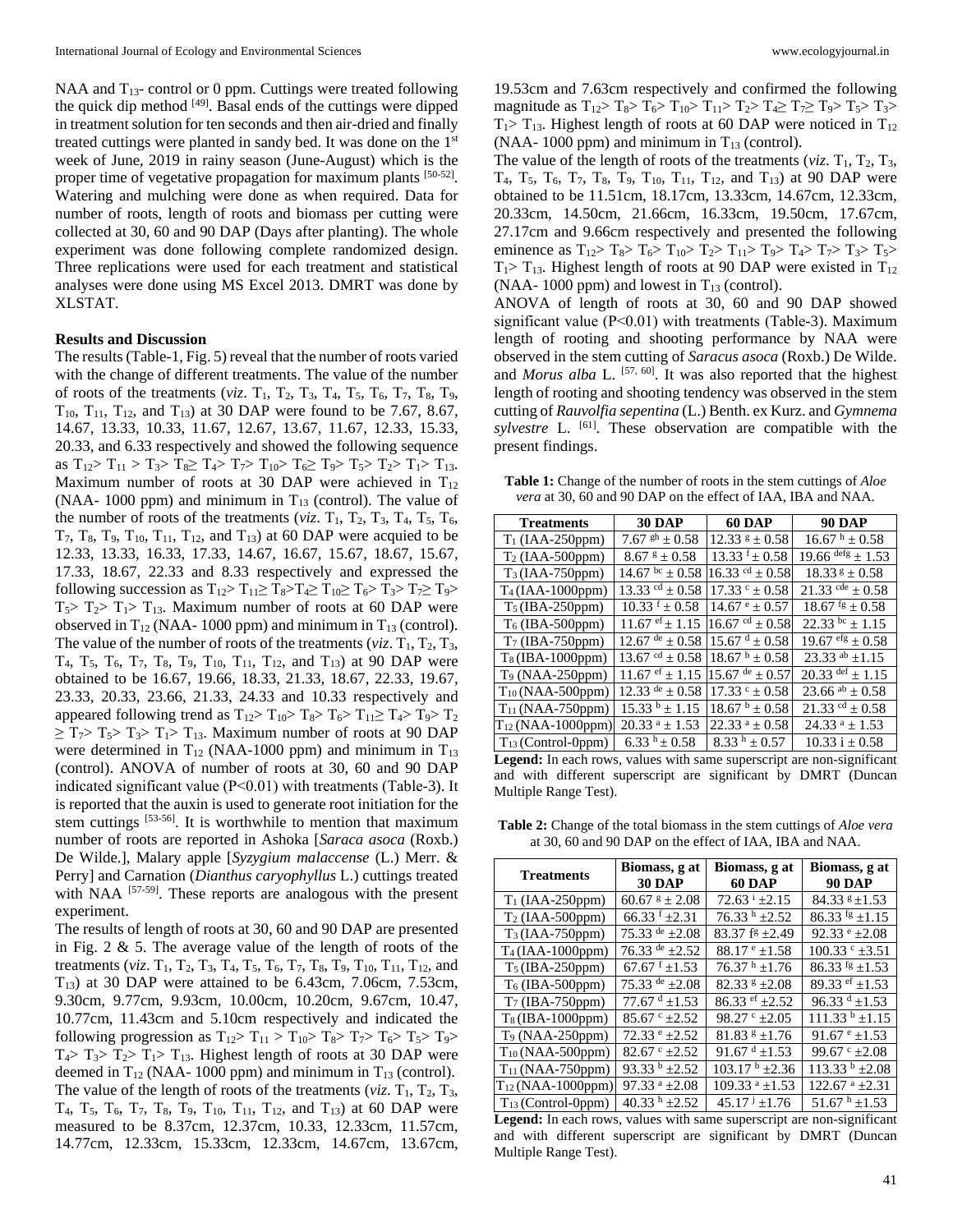**Table 3:** Analyses of variance of number of roots, length of roots and biomass on the effect of different concentration of IAA, IBA and NAA at 30 DAP, 60 DAP and 90 DAP of the stem cutting of *Aloe vera* (L.) Burm. f.

| <b>Source of variance</b> | Degree of freedom | <b>F-values</b>        |        |                        |        |                |        |        |        |        |
|---------------------------|-------------------|------------------------|--------|------------------------|--------|----------------|--------|--------|--------|--------|
|                           |                   | <b>Number of roots</b> |        | <b>Length of roots</b> |        | <b>Biomass</b> |        |        |        |        |
| Freatments                | ∸                 | 30 DAP                 | 60 DAP | 90 DAP                 | 30 DAP | 60 DAP         | 90 DAP | 30 DAP | 60 DAP | 90 DAP |
|                           |                   | 54*                    | 104*   | $46*$                  | $61*$  | 7つ*            | 98*    | $27*$  | 183*   | 247*   |

**Legend:** \* denotes significant at 1% level.



**Fig 1:** Change of the average number of roots in the stem cuttings of *Aloe vera* (L.) Burm. f. at 30, 60 and 90 DAP on the effect of IAA, IBA and NAA.



**Fig 2:** Change of the length of roots in the vegetative propagation of *Aloe vera* (L.) Burm. f. at 30, 60 and 90 DAT on the effect of IAA, IBA and NAA. (T<sub>1</sub>: IAA-250ppm; T<sub>2</sub>: IAA-500ppm; T<sub>3</sub>: IAA-750ppm; T<sub>4</sub>: IAA-1000ppm; T<sub>5</sub>: IBA-250ppm; T<sub>6</sub>: IBA-500ppm; T7: IBA-750ppm; T<sub>8</sub>: IBA-1000ppm; T9: NAA-250ppm; T10: NAA-500ppm; T11: NAA-750ppm; T12: NAA-1000ppm; T13: Control-0ppm.)



**Fig 3:** Change of the average length of roots in the stem cuttings of *Aloe vera* (L.) Burm. f. at 30, 60 and 90 DAP on the effect of IAA, IBA and NAA.



**Fig 4:** Change of the average production of biomass in the stem cuttings of *Aloe vera* (L.) Burm. f. at 30, 60 and 90 DAP on the effect of IAA, IBA and NAA.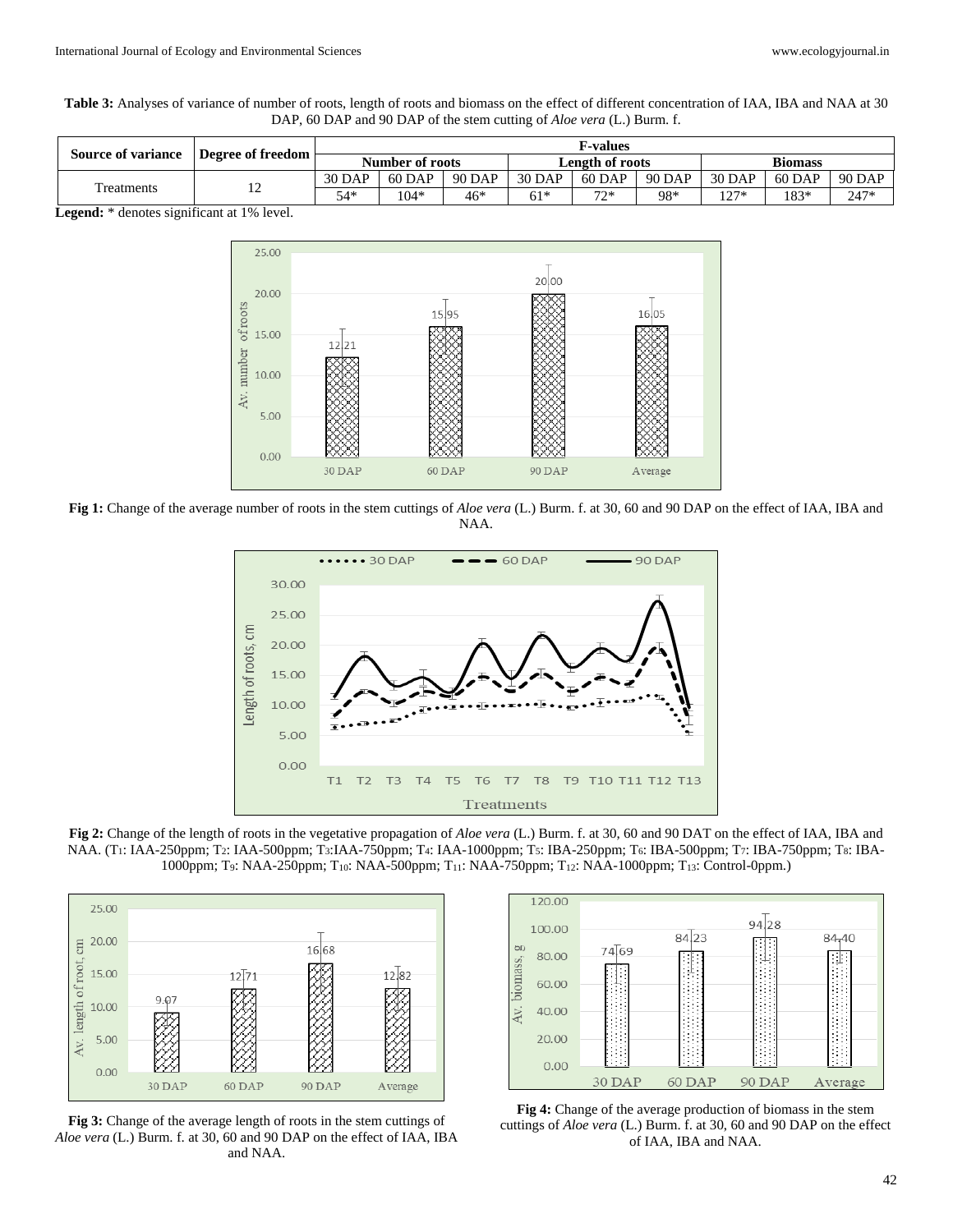

**Fig 5:** Change of vegetative growth behavior of *Aloe vera* (L.) Burm. f. on the effect of different concentrations of IAA, IBA, and NAA at 90 DAP; A, B and C).

The results of total biomass at 30, 60 and 90 DAP are presented in Table-2 and Fig. 5. The value of the total biomass of the treatments (*viz*.  $T_1$ ,  $T_2$ ,  $T_3$ ,  $T_4$ ,  $T_5$ ,  $T_6$ ,  $T_7$ ,  $T_8$ ,  $T_9$ ,  $T_{10}$ ,  $T_{11}$ ,  $T_{12}$ , and T13) at 30 DAP were procured to be 60.67g, 66.33g, 75.33g, 76.33g, 67.67g, 75.33g, 77.67g, 85.67g, 72.33g, 82.67g, 93.33g, 97.33g and 40.33g respectively and pointed the following repercussion as  $T_{12} > T_{11} > T_8 > T_{10} > T_7 > T_4 > T_3 \ge T_6 > T_9 > T_5 > T_2 >$  $T_1>T_1$ 3. Maximum production of total biomass at 30 DAP was determined in  $T_{12}$  (NAA- 1000 ppm) and minimum in  $T_{13}$ (control). The value of the total biomass of the treatments (*viz*.  $T_1, T_2, T_3, T_4, T_5, T_6, T_7, T_8, T_9, T_{10}, T_{11}, T_{12}$ , and  $T_{13}$ ) at 60 DAP were earned to be 72.63g, 76.33g, 83.37g, 88.17g, 76.37g, 82.33g, 86.33g, 98.27g, 81.83g, 91.67g, 103.17g, 109.33g and 45.17g respectively and designated the following procession as  $T_{12}$  >  $T_{11}$  >  $T_8$  >  $T_{10}$  >  $T_4$  >  $T_7$  >  $T_3$  >  $T_6$  >  $T_9$  >  $T_5$  >  $T_2$  >  $T_1$  >  $T_{13}$ . Maximum production of total biomass at 60 DAP was prevailed in  $T_{12}$  (NAA- 1000 ppm) and minimum in  $T_{13}$  (control). The value of the total biomass of the treatments ( $viz$ .  $T_1$ ,  $T_2$ ,  $T_3$ ,  $T_4$ ,  $T_5$ ,  $T_6$ ,  $T_7$ ,  $T_8$ ,  $T_9$ ,  $T_{10}$ ,  $T_{11}$ ,  $T_{12}$ , and  $T_{13}$ ) at 90 DAP were performed to be 84.33g, 86.33g, 92.33g, 100.33g, 86.33g, 89.33g, 96.33g, 111.33g, 91.67, 99.67g, 113.33g, 112.67g and 51.67g respectively and disclosed the following corollary as  $T_{12}$   $T_{11}$  $T_8$ >  $T_4$ >  $T_1$ <sub>0</sub>>  $T_7$ >  $T_3$ >  $T_9$ >  $T_6$ >  $T_2$   $\geq$   $T_5$ >  $T_1$ >  $T_1$ <sub>3</sub>. Maximum production of total biomass at 90 DAP was consummated in  $T_{12}$ (NAA- 1000 ppm) and minimum in  $T_{13}$  (control). ANOVA of total biomass at 30, 60 and 90 DAP exhibited significant value (P˂0.01) with treatments (Table-3).

Considering the all treatments the average number of roots, average length of roots and average biomass at 30, 60 and 90 DAP are summarized in Fig.  $-1$ , 3 & 4 respectively. Highest average number of roots, average length of roots and average biomass were detected at 90 DAP whereas lowest in at 30 DAP. It is reported that roots and leaves of the cuttings fresh and dry weight or biomass have been increased in higher concentration of NAA level [57, 59, 62]. These observations are congruence with the present study.

### **Conclusion**

The present study concludes that NAA 1000 ppm solution is suitable for the maximum number of roots, maximum length of roots formation and maximum production of biomass in the vegetative propagation (stem cutting) of *Aloe vera*. Considering the all studied elements NAA 1000 ppm solution is found to be the best concentration for the vegetative propagation (stem cutting) of *Aloe vera* (Ghritakumari) plant.

#### **Acknowledgment**

The authors are indebted to the Department of Botany and Botanical Garden, University of Chittagong for providing all kinds of indispensable facilities to carry out this study.

### **References**

- 1. Sánchez M, González-Burgos E, Iglesias I, Gómez-Serranillos MP. Pharmacological update properties of *Aloe vera* and its major active constituents. Molecules,2020:25(6):1324.
- 2. Saran PL, Meena RP, Christian HJ, Patel RB. Sucker type, harvesting period and agro-morphological parameters for faster multiplication of *Aloe vera* L. Journal of Plant Development Sciences,2019:11(1):39-44.
- 3. Maan AA, Nazir A, Khan MK, Ahmad T, Zia R, Murid M *et al*. The therapeutic properties and applications of *Aloe vera*: A review. Journal of Herbal Medicine,2018:12:1-0.
- 4. Malik I, Zarnigar HN. *Aloe vera*-A Review of its Clinical Effectiveness. International Research Journal of Pharmacy,2013:4(8):75-9.
- 5. Alam SKS, Habib MA. Aloaceae In: Siddiqui KU, Islam MA, Ahmed ZU, Begum ZNT, Hassan MA, Khondker M, Rahman MM, Kabir SMH, Ahmed ATA, Rahman AKA, Haque EU (Eds). Encyclopedia of Flora and Fauna of Bangladesh. Asiatic Society of Bangladesh, Dhaka, Bangladesh,2007:11:15-16.
- 6. Botes C, Johnson SD, Cowling RM. The birds and the bees: using selective exclusion to identify effective pollinators of African tree aloes. International Journal of Plant Sciences,2009:170:151-156.
- 7. Alagukannan G, Ganesh S. Genetic diversity in *Aloe* and its breeding strategies. International Journal of Farm Sciences,2016:6:312-326.
- 8. Cristiano G, Murillo-Amador BD, Lucia B. Propagation Techniques and Agronomic Requirements for the Cultivation of Barbados Aloe (*Aloe vera* (L.) Burm.F.)-A Review. Frontiers in Plant Science,2016:7:1410.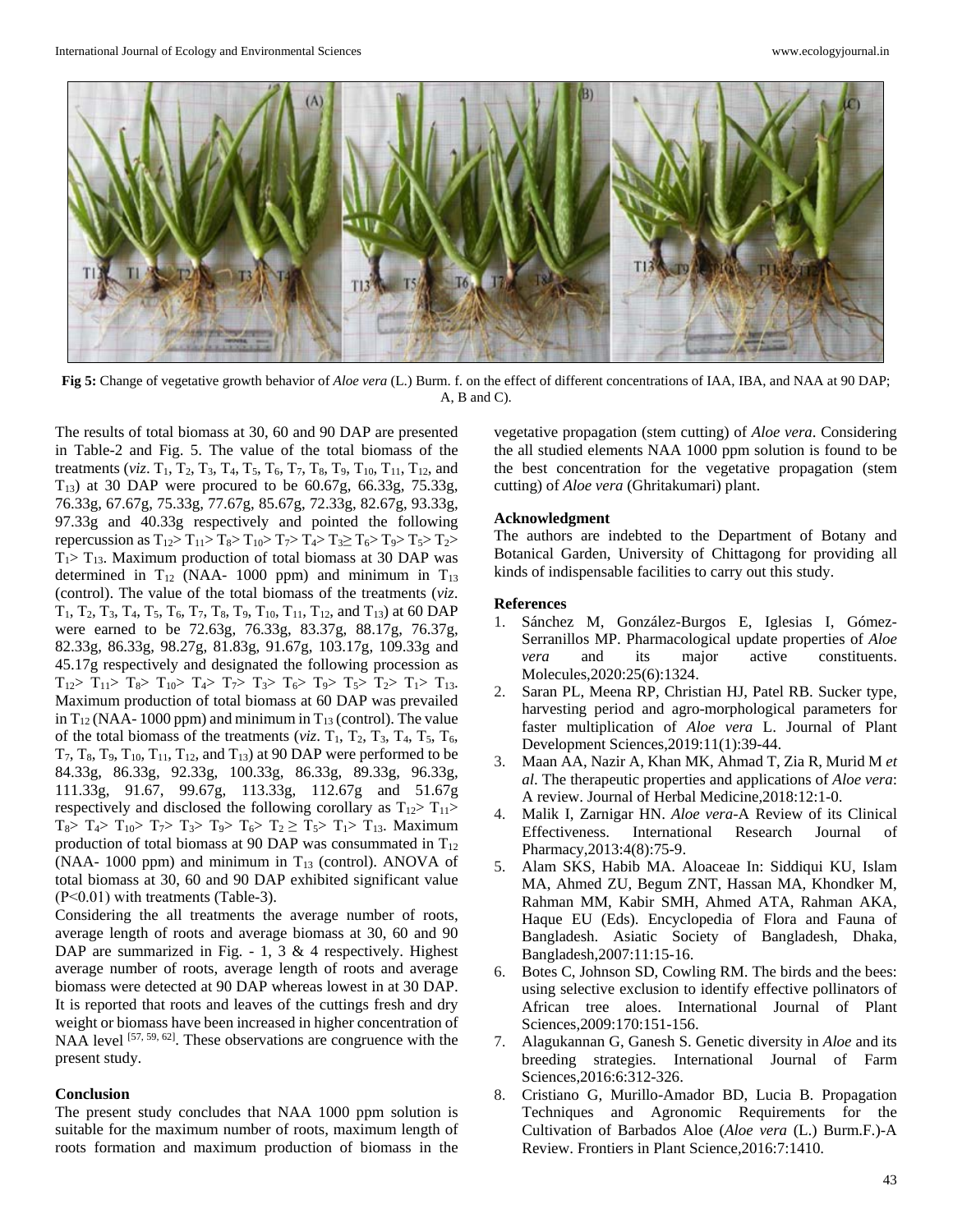- 9. Hazrati S, Sarvestani ZT, Ramezani S. Effect of different harvest dates on growth characteristics and Aloin content of *Aloe barbadensis* miller. Advances in Environmental Biology,2011:5(2):439-42.
- 10. Silva H, Sagardia S, Seguel O, Torres C, Tapia C, Franck N *et al*. Effect of water availability on growth and water use efficiency for biomass and gel production in *Aloe vera* (*Aloe barbadensis* M.). Industrial Crops and Products,2010:31(1):20-7.
- 11. Sajjad A, Subhani Sajjad S. *Aloe vera*: An ancient herb for modern dentistry-A literature review. Journal of Dental Surgery, 2014.
- 12. Ipshita S, Kurian IG, Dileep P, Kumar S, Singh P, Pradeep AR. One percent alendronate and *Aloe vera* gel local host modulating agents in chronic periodontitis patients with class II furcation defects: A randomized, controlled clinical trial. Journal of Investigative and Clinical Dentistry,2018:9(3):e12334.
- 13. Lin H, Honglang L, Weifeng L, Junmin C, Jiantao Y, Junjing G. The mechanism of alopolysaccharide protecting ulceralive colitis. Biomedicine & Pharmacotherapy,2017:88:145-50.
- 14. Sholehvar F, Mehrabani D, Yaghmaei P, Vahdati A. The effect of *Aloe vera* gel on viability of dental pulp stem cells. Dental Traumatology,2016:32(5):390-6.
- 15. Leng H, Pu L, Xu L, Shi X, Ji J, Chen K. Effects of aloe polysaccharide, a polysaccharide extracted from *Aloe vera,* on TNF-α-induced HaCaT cell proliferation and the underlying mechanism in psoriasis. Molecular Medicine Reports,2018:18(3):3537-43.
- 16. De Oliveira AC, Tabrez S, Shakil S, Khan MI, Asghar MN, Matias BD, da Silva Batista JM, Rosal MM, de Lima MM, Gomes SR, de Carvalho RM. Mutagenic, antioxidant and wound healing properties of *Aloe vera*. Journal of Ethnopharmacology,2018:227:191-7.
- 17. Rodrigues D, Viotto AC, Checchia R, Gomide A, Severino D, Itri R *et al*. Mechanism of *Aloe vera* extract protection against UVA: shelter of lysosomal membrane avoids photodamage. Photochemical & Photobiological Sciences,2016:15(3):334-50.
- 18. Ma Y, Tang T, Sheng L, Wang Z, Tao H, Zhang Q *et al*. Aloin suppresses lipopolysaccharide-induced inflammation by inhibiting JAK1-STAT1/3 activation and ROS production in RAW264. 7 cells. International Journal of Molecular Medicine,2018:42(4):1925-34.
- 19. Jiang K, Guo S, Yang C, Yang J, Chen Y, Shaukat A *et al*. Barbaloin protects against lipopolysaccharide (LPS) induced acute lung injury by inhibiting the ROS-mediated PI3K/AKT/NF-κB pathway. International Immunopharmacology,2018:64:140-50.
- 20. Li CY, Suzuki K, Hung YL, Yang MS, Yu CP, Lin SP *et al*. Aloe metabolites prevent LPS-induced sepsis and inflammatory response by inhibiting mitogen-activated protein kinase activation. The American Journal of Chinese Medicine,2017:45(04):847-61.
- 21. Rawla P, Sunkara T, Barsouk A. Epidemiology of colorectal cancer: Incidence, mortality, survival, and risk factors. Przeglad Gastroenterologiczny,2019:14(2):89.
- 22. Koo HJ, Lee KR, Kim HS, Lee BM. Detoxification effects of aloe polysaccharide and propolis on the urinary excretion

of metabolites in smokers. Food and Chemical Toxicology,2019:130:99-108.

- 23. Trybus W, Król T, Trybus E, Stachurska A, Kopacz-Bednarska A, Król G. Induction of mitotic catastrophe in human cervical cancer cells after administration of aloeemodin. Anticancer Research,2018:38(4):2037-44.
- 24. Chen Q, Li KT, Tian S, Yu TH, Yu LH, Lin HD *et al*. Photodynamic therapy mediated by aloe-emodin inhibited angiogenesis and cell metastasis through activating MAPK signaling pathway on HUVECs. Technology in Cancer Research & Treatment, 2018, 17.
- 25. Arora MK, Sarup Y, Tomar R, Singh M, Kumar P. Amelioration of diabetes-induced diabetic nephropathy by *Aloe vera*: implication of oxidative stress and hyperlipidemia. Journal of Dietary Supplements,2019:16(2):227-44.
- 26. Kim K, Chung MH, Park S, Cha J, Baek JH, Lee SY *et al*. ER stress attenuation by Aloe-derived polysaccharides in the protection of pancreatic β-cells from free fatty acid-induced lipotoxicity. Biochemical and Biophysical Research Communications,2018:500(3):797-803.
- 27. Noor A, Gunasekaran S, Vijayalakshmi MA. Improvement of insulin secretion and pancreatic β-cell function in streptozotocin-induced diabetic rats treated with *Aloe vera* extract. Pharmacognosy Research,2017:9(1):S99.
- 28. Alinejad-Mofrad S, Foadoddini M, Saadatjoo SA, Shayesteh M. Improvement of glucose and lipid profile status with *Aloe vera* in pre-diabetic subjects: a randomized controlled-trial. Journal of Diabetes & Metabolic Disorders,2015:14(1):1-7.
- 29. Cesar V, Jozić I, Begović L, Vuković T, Mlinarić S, Lepeduš H *et al*. Cell-type-specific modulation of hydrogen peroxide cytotoxicity and 4-hydroxynonenal binding to human cellular proteins *in vitro* by antioxidant *Aloe vera* extract. Antioxidants,2018:7(10):125.
- 30. Sun YN, Li W, Lee SH, Jang HD, Ma JY, Kim YH. Antioxidant and anti-osteoporotic effects of anthraquinones and related constituents from the aqueous dissolved *Aloe* exudates. Natural Product Research,2017:31(23):2810-3.
- 31. Wang HC, Brumaghim JL. Polyphenol compounds as antioxidants for disease prevention: Reactive oxygen species scavenging, Enzyme regulation, and metal chelation mechanisms in *E. coli* and human cells. In Oxidative Stress: Diagnostics, Prevention, and Therapy; American Chemical Society: Washington, DC, USA, 201, 99-175.
- 32. Madhyastha R, Madhyastha H, Pengjam Y, Nurrahmah QI, Nakajima Y, Maruyama M. The pivotal role of microRNA-21 in osteoclastogenesis inhibition by anthracycline glycoside aloin. Journal of Natural Medicines,2019:73(1):59-66.
- 33. Yang M, Li L, Heo SM, Soh Y. Aloe-emodin induces chondrogenic differentiation of ATDC5 cells via MAP kinases and BMP-2 signaling pathways. Biomolecules & Therapeutics,2016:24(4):395
- 34. Pengjam Y, Madhyastha H, Madhyastha R, Yamaguchi Y, Nakajima Y, Maruyama M. NF-κB pathway inhibition by anthrocyclic glycoside aloin is key event in preventing osteoclastogenesis in RAW264. 7 cells. Phytomedicine,2016:23(4):417-28.
- 35. Ji H, Liu Y, He F, An R, Du Z. LC-MS based urinary metabolomics study of the intervention effect of aloe-emodin